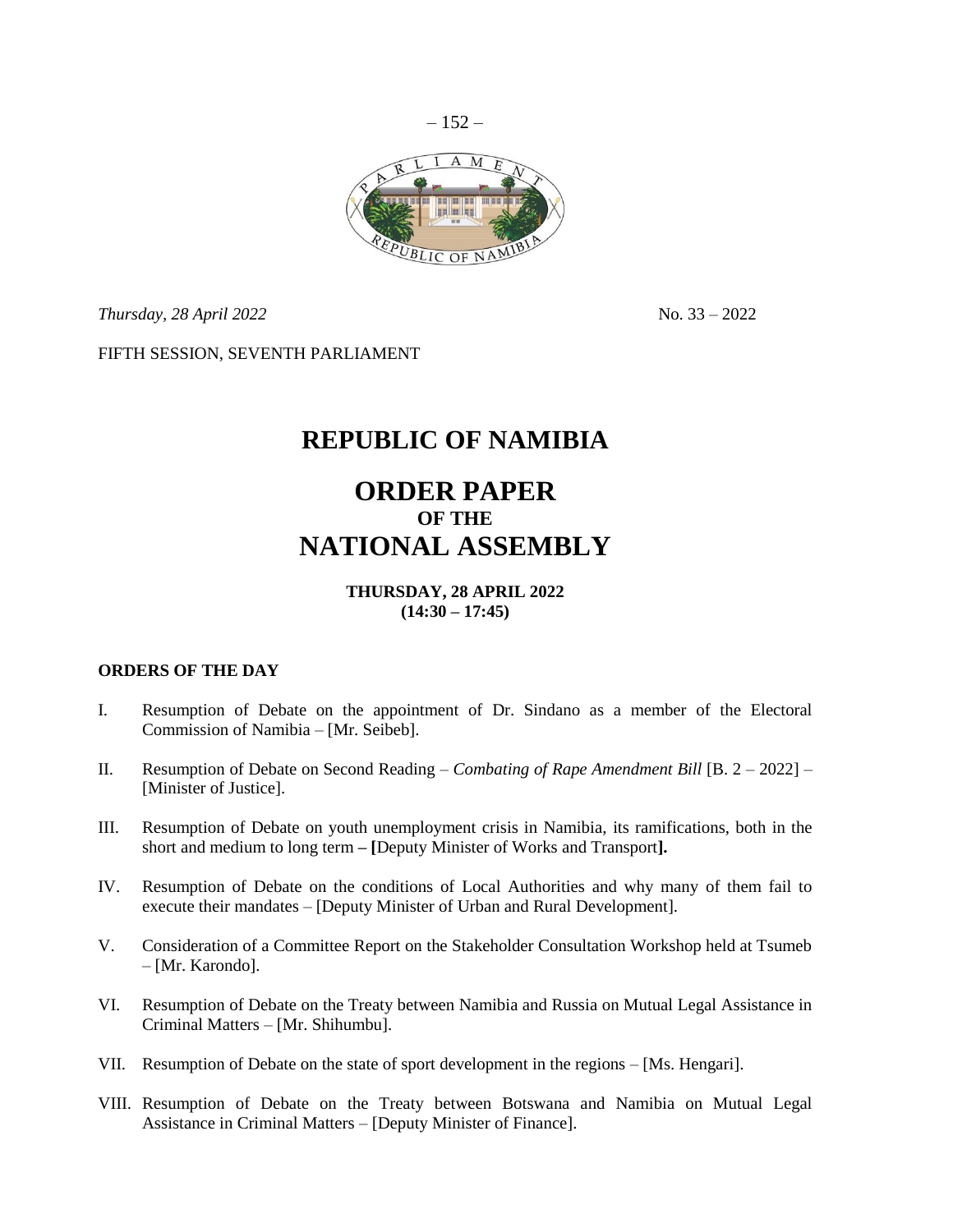- IX. Resumption of Debate on the Treaty between Namibia and Botswana on Extradition [Mr. Muharukua].
- X. Committee Stage *Access to Information Bill* [B. 4 2020] [Minister of Information and Communication Technology].
- XI. Resumption of Debate on the Ratification of the SADC Agreement on Assistance in Tax Matters  $-$  [Mr. Smit].
- XII. Resumption of Debate on the impact of the executive on separation of powers [Deputy Minister of Finance].
- XIII. Resumption of Debate on the boundary treaty signed between Namibia and Botswana whether it does not violate Article 32(9) of the Constitution and Section 38(a) of the Communal Land Reform Act – [Mr. Mwilima].
- XIV. Resumption of Debate on un-attended government vehicles parked at the government garage and premises country wide – [Deputy Minister of Works and Transport].
- XV. Resumption of Debate on the introduction of an insurance cover policy that will compensate farmers for damages caused by wildlife – [Minister of Agriculture, Water and Land Reform].
- XVI. Resumption of Debate on the retirement ages of academics and vocational trainers at our institutions of higher learning – [Dr. Ndjoze-Ojo].
- XVII. Resumption of Debate on alternative housing financing schemes necessitated by unaffordable banks charges – [Ms. Dienda].
- XVIII. Resumption of Debate on the plight of older persons in relation to the abuse they endure as a result of their old age pension – [Minister of Gender Equality, Poverty Eradication and Social Welfare].
- XIX. Resumption of Debate on the importance of having a universal health coverage which is affordable to implement – [Ms. Moongo].
- XX. Resumption of Debate on the introduction of free wi-fi at all schools, towns, public places and public transport – [Ms. Becker].
- XXI. Resumption of Debate on the representation and participation of women in politics [Mr. Van Wyk].
- XXII. Resumption of Debate on ways and means to allow all people of Namibia to guide the drawing up of the annual budget – [Minister of Finance].
- XXIII. Resumption of Debate on the establishment of a state owned dialysis center to cater for state patients with chronic kidney failure – [Ms. Elago].
- XXIV. Resumption of Debate on Trade-Related Aspects of Intellectual Property Rights Agreement [Deputy Minister of Information and Communication Technology].
- XXV.Consideration of Report of the Parliamentary Standing Committee on the visits to Development Projects of the Ministry of Home Affairs, Immigration, Safety and Security and the Ministry of Defence and Veterans Affairs in Oshikoto, Oshana and Kunene Regions – [Ms. Witbooi].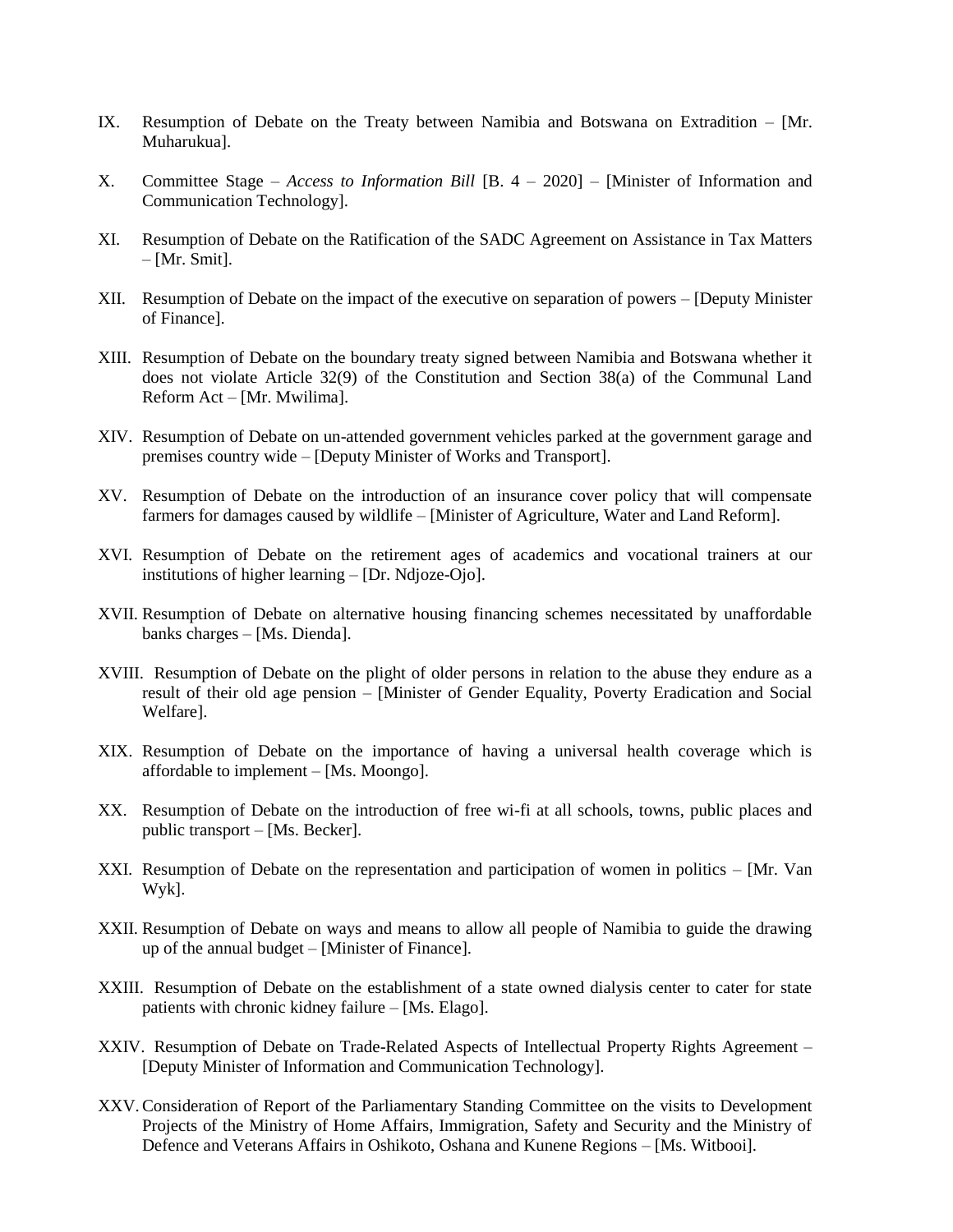## **NOTICE OF A MOTION**

#### **Deputy Minister of Health and Social Services:**

The events of colonisation on the African continent and Namibia in particular are documented since the days of the first European settlers. Much of our history is written from the perspective of the colonisers while the viewpoints and experiences of the Africans is largely ignored.

It was concluded that at independence, perhaps with the excitement and euphoria that prevailed, both the government and the people thought that the new dispensation was going to bring about the healing of wounds and help us all move on. We were all wrong and the truth is quite evident in the communities and amongst the descendants of the victims of the 1904-08 Ovaherero and Nama Genocide. To the contrary, GRN established a Ministry of Veterans' Affairs which deals with matters of those who were involved in the 1966-1990 war of liberation which was fought by all Namibians including the descendants of the victims of the 1904-08 Ovaherero and Nama Genocide even those who were born in the Diaspora.

At this juncture in our lives, it is undeniable that the issue of genocide is not only about reparations and apology. It is more than that, from healing emotional wounds, re-writing our own history to preserving and sharing memoirs of our ancestors. This is an issue that will not end with reparations but it has a long way to go, it needs to be tackled head-on to find a direction, develop indulgence and deal with it on a day-to-day basis from an institutional point of view in a strategic way to help, assist and advance the communities that were almost annihilated by the Kaiser's German imperial regime.

It is therefore, against this background, that I shall move –

That this Assembly –

*Discusses* and *Recommends* that an Office, Agency or the Commissioner for Descendants of the Victims of the Ovaherero and Nama 1904-08 Genocide be established for humanistic and historical reasons. This is best practice globally, with examples of the Azrieli Foundation in Canada, Shoah Foundations in most countries and many other Agencies/ worldwide.

#### **TUESDAY, 7 JUNE 2022**

\_\_\_\_\_\_\_\_\_\_\_\_\_\_\_\_\_\_\_\_\_\_\_\_\_\_\_\_\_\_\_\_

#### **ORDERS OF THE DAY**

- I. Resumption of Debate on Second Reading *Combating of Domestic Violence Amendment Bill*  [B. 1 – 2022] – [Ms. Dienda].
- II. Resumption of Debate to redress poverty in the Kavango, Kunene, Zambezi and Ohangwena regions – [Mr. Shihumbu].

\_\_\_\_\_\_\_\_\_\_\_\_\_\_\_\_\_\_\_\_\_\_\_\_\_\_\_\_\_\_\_\_